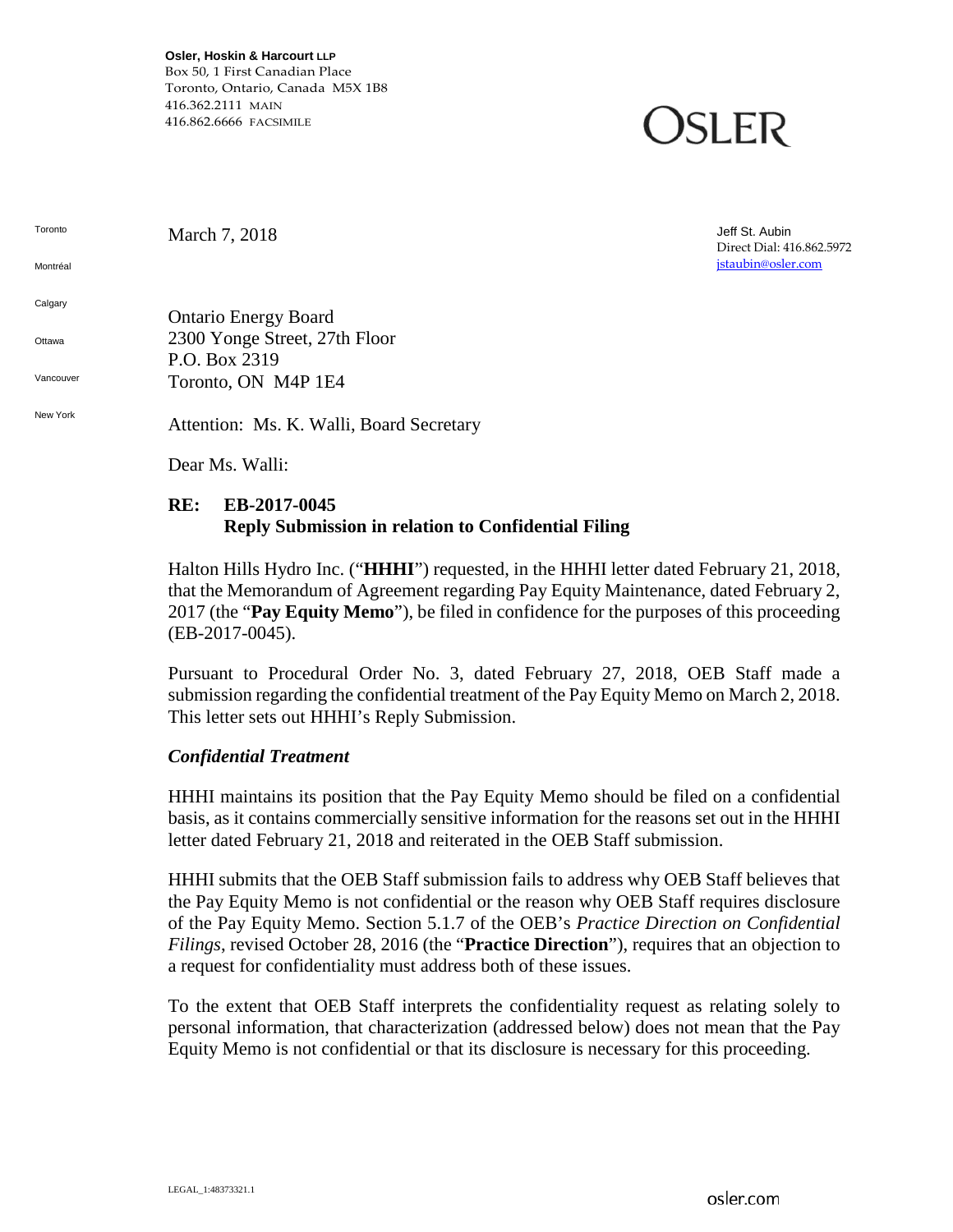# **OSLER**

Page 2

#### *Personal Information*

OEB Staff correctly identified in their submission that the Pay Equity Memo may contain personal information. HHHI has the benefit of knowing the contents of the Pay Equity Memo and submits that certain information included therein does constitute personal information, as that term is defined in the *Freedom of Information and Protection of Privacy Act*, as this information includes the names of individuals and would reveal personal information about those individuals.

#### *Treatment of the Pay Equity Memo for this Proceeding*

The treatment of the Pay Equity Memo for this proceeding depends on the findings of the OEB with respect to both confidentiality and personal information. To ensure that all potentially necessary versions of the Pay Equity Memo are available to the OEB, HHHI has summarized below its understanding of the *Rules of Practice and Procedure* and the Practice Direction, and respectfully submits that if the OEB determines that the Pay Equity Memo:

- a) **is confidential but does not contain personal information**, then the confidential, un-redacted version of this document, printed on coloured paper and marked "confidential", as per Section 5.1.4(b) of the Practice Direction, is attached as Appendix A. This document will not be placed on the public record, but it may be disclosed to persons that provide the OEB with a signed form of Declaration and Undertaking pursuant to Section 6.1.1 of the Practice Direction.
- b) **is confidential and contains personal information**, then the:
	- i. confidential version of this document, with the personal information redacted, printed on coloured paper and marked "confidential", as per Section 5.1.4(b) of the Practice Direction and Rule 9A.01, is attached as Appendix B. This document will not be placed on the public record, but it may be disclosed to persons that provide the OEB with a signed form of Declaration and Undertaking pursuant to Section 6.1.1 of the Practice Direction; and
	- ii. confidential, un-redacted version of this document, marked "Confidential Personal Information", as per Rule 9A.01(b), is attached as Appendix C. Rule 9A.02 provides that this document will not be placed on the public record, nor will it be provided, subject to limited exceptions, to any other party including a person from whom the OEB has accepted a Declaration and Undertaking pursuant to Section 6.1.1 of the Practice Direction.